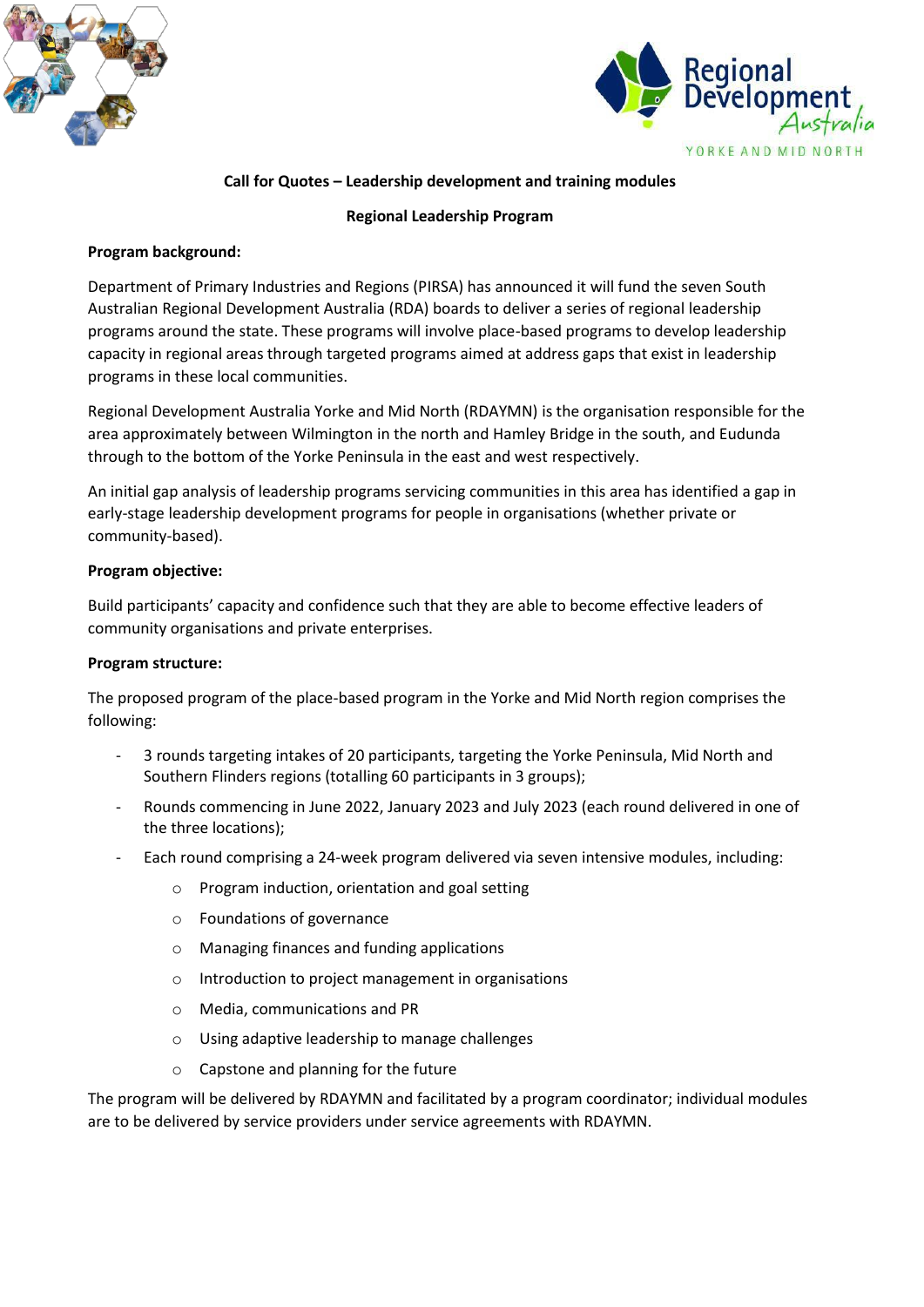# **Call for quotes to deliver modules**

The following table outlines the desired scope, delivery method, duration and approximate timing for delivery of several modules that will be delivered as part of the place-based program.

Respondents are invited to submit a quote outlining the course material to be covered in response to this brief (under relevant modules), as well as confirming proposed delivery methods, availability to deliver the modules in accordance with the approximate timing, and cost for delivering the module(s).

Respondents are invited to submit a quote for one, several or all of the modules outlined. In responding to the brief, respondents are welcome to propose the use of existing training modules or product which meet this brief if appropriate.

Quotes are to be provided on a per module basis across the three intakes (assuming 20 participants per module), with any on-costs or pricing assumptions stated separately. Innovation in pricing (around discounts for multiple modules, or delivery between programs) is welcome and can be negotiated where the brief is met across modules and overall value to Regional Development Australia Yorke and Mid North is enhanced.

# *Details to be provided in quote*

As a minimum, quotes must contain the following information:

- Respondent's contact details, status as a legal entity and trading information (including ABN/ACN);
- Confirmation on which module(s) the quote relates to;
- Scope of material to be covered under each module, and alignment with relevant section of the brief;
- Price per module (noting each module is to be delivered for each of the three intakes separately), with on-costs or variables provided separately, and;
- Any assumptions made in providing the quote.

Quotes are to be received by 5:00pm Friday 20<sup>th</sup> May 2022.

# **Submissions, questions and contact details**

All quotes are to be submitted via email to [dwillson@yorkeandmidnorth.com.au](mailto:dwillson@yorkeandmidnorth.com.au) by 5:00pm Friday 20<sup>th</sup> May 2022.

Respondents are welcome to contact RDAYMN with any questions relating to the program, call for quotations, or information to be provided.

Daniel Willson Economic and Workforce Manager Regional Development Australia Yorke and Mid North Ph: 0488 557 656 E: [dwillson@yorkeandmidnorth.com.au](mailto:dwillson@yorkeandmidnorth.com.au)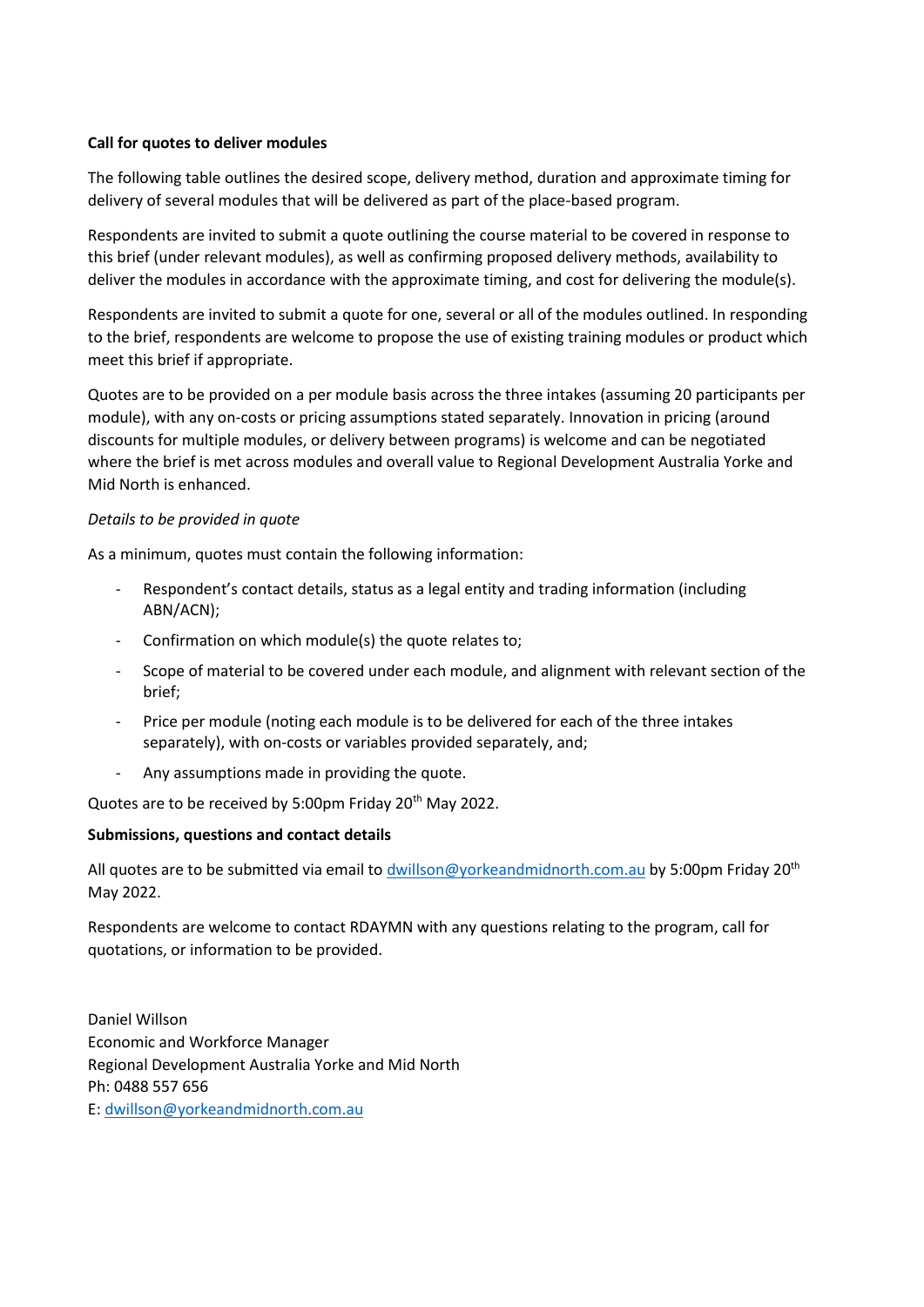# **Brief – modules to be delivered under place-based program**

# *Foundations of governance*

| <b>Desired scope:</b>                      | Roles of boards collectively, and different roles on boards and committees                                      |          |                          |                   |           |          |  |  |
|--------------------------------------------|-----------------------------------------------------------------------------------------------------------------|----------|--------------------------|-------------------|-----------|----------|--|--|
|                                            | Responsibilities/obligations under legislation                                                                  |          |                          |                   |           |          |  |  |
|                                            | Best practice standards around agendas, minutes and reporting<br>٠                                              |          |                          |                   |           |          |  |  |
| Delivery method:                           | In-person, with a contingency plan for online delivery should COVID affect delivery                             |          |                          |                   |           |          |  |  |
| <b>Expected duration:</b>                  | $1 - 2$ days                                                                                                    |          |                          |                   |           |          |  |  |
| Timing (approximate):                      | Yorke Peninsula                                                                                                 | Aug 2022 | <b>Southern Flinders</b> | Feb 2023          | Mid North | Aug 2023 |  |  |
| Managing finances and funding applications |                                                                                                                 |          |                          |                   |           |          |  |  |
| <b>Desired scope:</b>                      | Roles of boards and committees with respect to organisations' finances                                          |          |                          |                   |           |          |  |  |
|                                            | <b>Budgeting and planning</b><br>٠                                                                              |          |                          |                   |           |          |  |  |
|                                            | Preparing funding and grant applications                                                                        |          |                          |                   |           |          |  |  |
| Delivery method:                           | In-person, with a contingency plan for online delivery should COVID affect delivery                             |          |                          |                   |           |          |  |  |
| <b>Expected duration:</b>                  | 1 day                                                                                                           |          |                          |                   |           |          |  |  |
| Timing (approximate):                      | Yorke Peninsula                                                                                                 | Sep 2022 | Southern Flinders        | <b>March 2023</b> | Mid North | Sep 2023 |  |  |
| Introduction to project management         |                                                                                                                 |          |                          |                   |           |          |  |  |
| <b>Desired scope:</b>                      | Understanding and maximising project values                                                                     |          |                          |                   |           |          |  |  |
|                                            | Key project management concepts and tools to support project planning, implementation, controls and review<br>٠ |          |                          |                   |           |          |  |  |
| Delivery method:                           | In-person, with a contingency plan for online delivery should COVID affect delivery                             |          |                          |                   |           |          |  |  |
| <b>Expected duration:</b>                  | 2 days                                                                                                          |          |                          |                   |           |          |  |  |
| Timing (approximate):                      | Yorke Peninsula                                                                                                 | Oct 2022 | Southern Flinders        | April 2023        | Mid North | Oct 2023 |  |  |